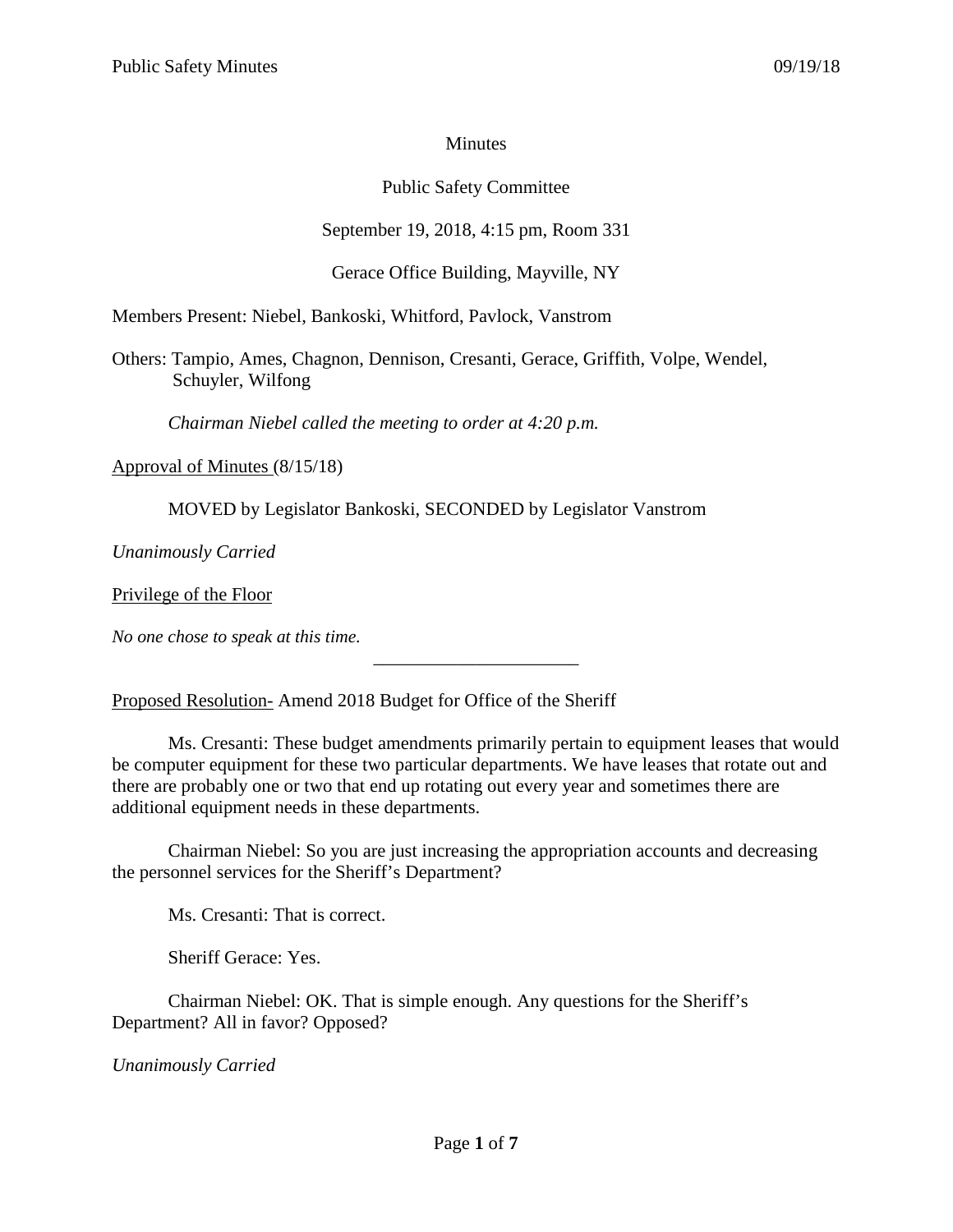## Proposed Resolution- Authorize Agreement with Chautauqua-Cattaraugus Erie II BOCES for Culinary Arts Instruction

Sheriff Gerace: Mr. Chairman, this is a program we have had in operation for a long time- I think over a decade. We utilize it to teach inmates culinary arts. They work in the kitchen and they leave there with a certificate which can help them for employment. It is one of three certificate programs that we have through BOCES for inmates. There is one for blueprint reading and custodial- I think we have one for OSHA, as well. So actually, that would be four certificate programs. We are working to get our welding certifications back. We used to have one for welding. We teach them blueprint reading and then the (*inaudible)* they have to do when they are placed in a work place.

Chairman Niebel: I have seen this for at least the last five years and it is the same. Any questions on this one? Those in favor? Opposed?

## *Unanimously Carried*

Proposed Resolution- Authorize Agreement with Chautauqua-Cattaraugus Erie II BOCES for School Resource Officers

Sheriff Gerace: We have had a school resource officer at BOCES for a number of years. We actually have two separate contracts. One is for an SRO at- are they all on one now?

Ms. Cresanti: Yes.

Sheriff Gerace: We had one in each- one at Hewes, one at Loguidice and then they merged to be one. Then, they added the Alt. Ed. Center in Cassadaga and put a full SRO there. That was a year or two ago. So now, we have two SRO's. Of the two SRO's, one splits between Loguidice and Hewes.

Chairman Niebel: Joe, this is for two Deputy Sheriff's from the period of July  $1<sup>st</sup>$  through June  $30<sup>th</sup>$  of 2019?

Sheriff Gerace: That is correct.

Chairman Niebel: Shared between the three facilities.

Sheriff Gerace: Yes.

Chairman Niebel: Any questions for Joe or the Sheriff's Department on this one? Those in favor? Opposed?

*Unanimously Carried*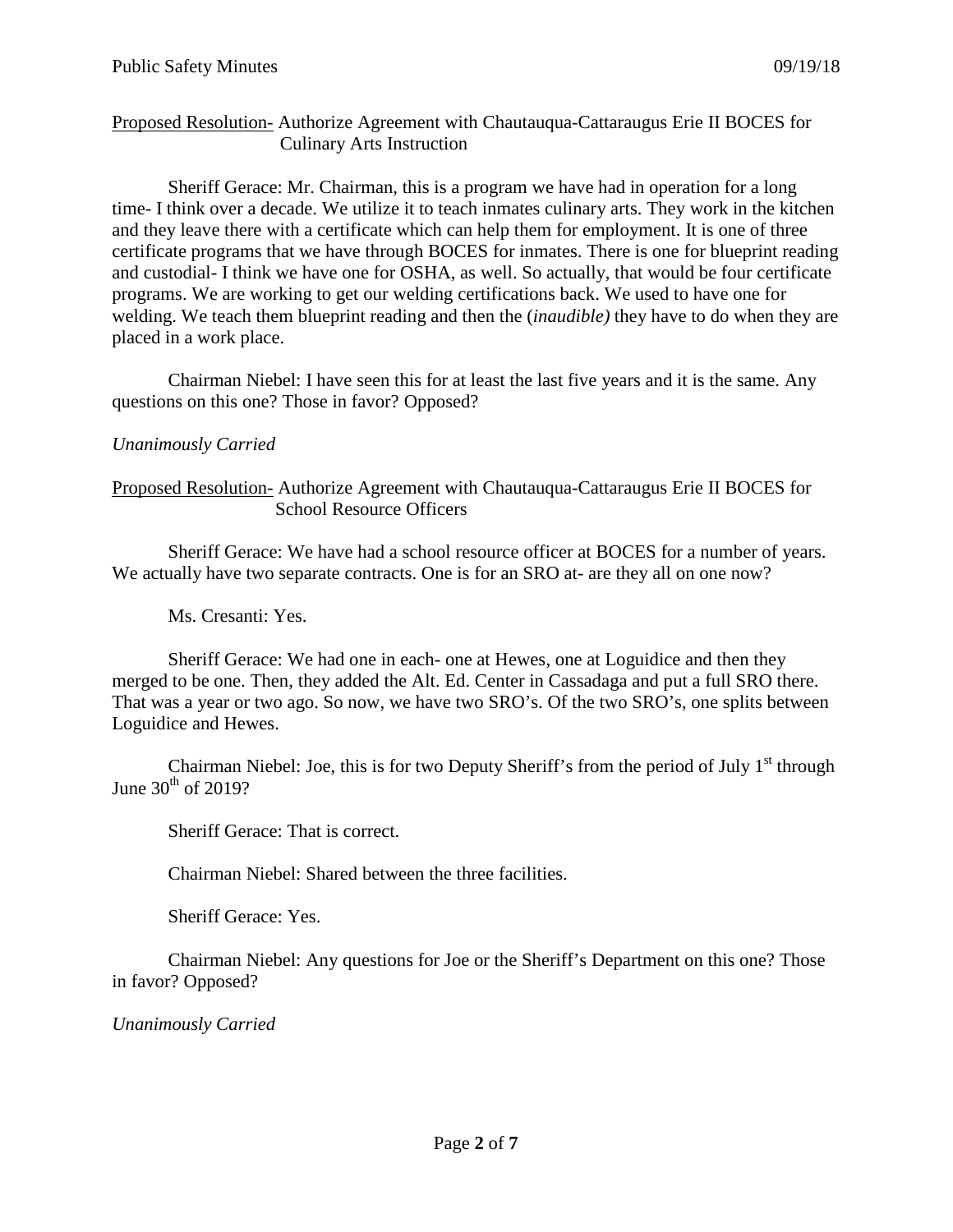### Proposed Resolution- Authorize Execution for New York State Office of Homeland Security Grant for State Law Enforcement Terrorism Prevention Program (SLETPP) FY18

Sheriff Gerace: Mr. Chair, this is a grant that has no local match that we use to offset some of the costs to Matt Trusso's salary, who is head of our technology radio program.

Chairman Niebel: All state funds?

Sheriff Gerace: That is correct. There is no local share.

Chairman Niebel: Any questions on this? All in favor? Opposed?

*Unanimously Carried*

### Proposed Resolution- Authorize Execution for New York State Office of Homeland Security And Emergency Services Grant for Explosive Detection Canine Team FY17

Sheriff Gerace: Mr. Chair, this is monies that we can utilize for overtime for the canine officer, backfill because there is time that they will be training and we will backfill their shift, and equipment supplies. Again, there is no local share to this, but it is specific to explosive detection.

Chairman Niebel: Joe, I didn't print the whole thing out but this doesn't affect 2018? Just the 2019 budget because we aren't going to be using it in 2018- there won't be any budgetary-

Ms. Cresanti: Correct.

Chairman Niebel: No budget adjustments in 2018.

Ms. Cresanti: Right.

Chairman Niebel: Any questions on this one? All in favor? Opposed?

*Unanimously Carried*

#### Proposed Resolution- 2017 Hazardous Materials Grant Program

Mr. Griffith: Good afternoon. This is a grant that Dan Imfeld, the hazmat coordinator, has applied for and we have been fortunate enough to get that. This is a combination grant that we use with the Counties of Alleghany, Cattaraugus and Chautauqua. This is a cooperative effort. The bulk of it is run through our office because we are the only one with an active hazmat team and it works out really well for Chautauqua County- it works out well for all three counties.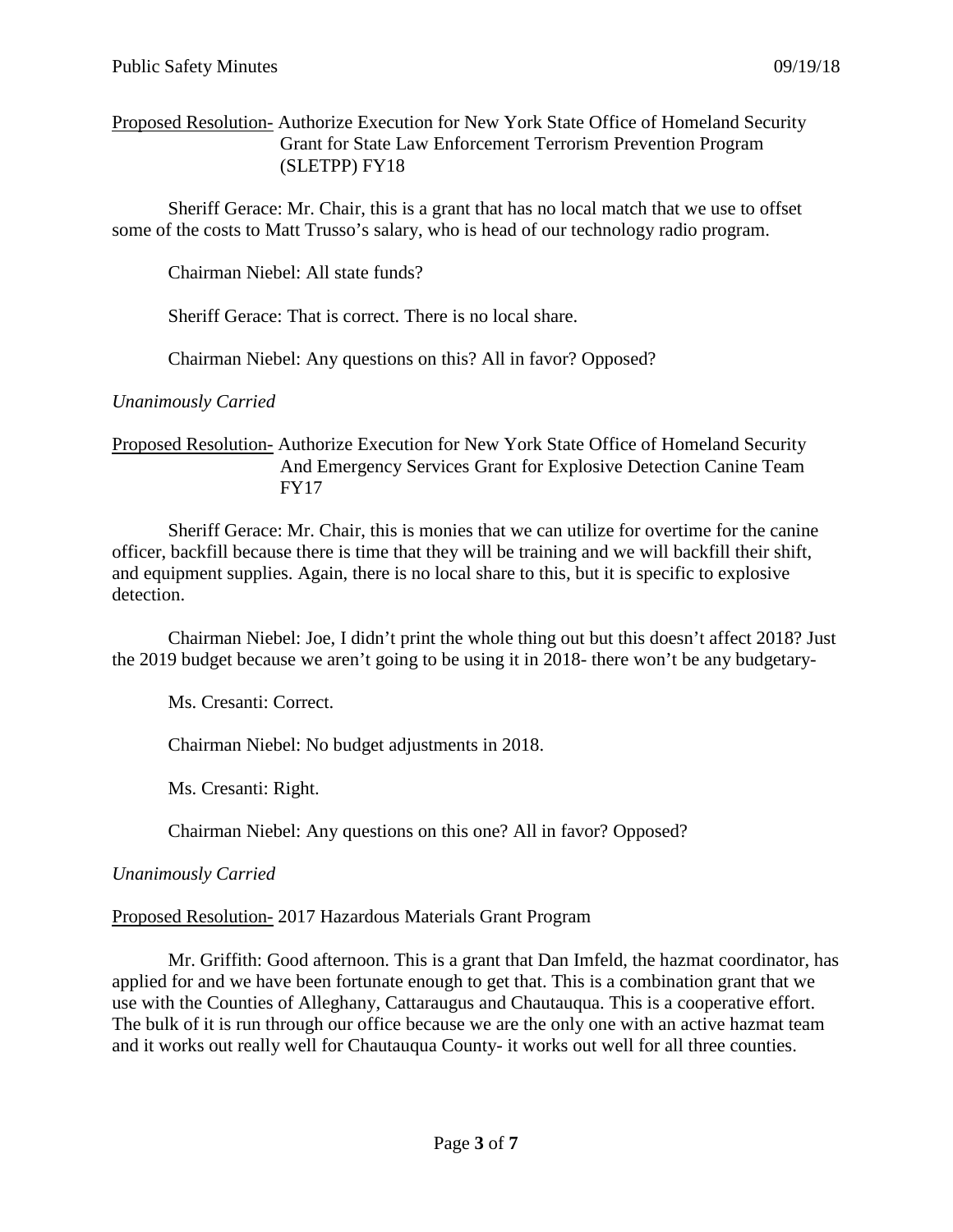Chairman Niebel: It is for \$80,000 and it's- we increased three appropriation accounts and it's offset by the increase in the revenue account?

Mr. Griffith: Yes. Chairman Niebel: Is this only State funds? Legislator Vanstrom: It says both State and Federal. Chairman Niebel: OK. Any questions for John? Legislator Whitford: Are we the lead agency on this?

Mr. Griffith: We are. I work this along with the Emergency Services Directors Chris Baker from Cattaraugus County and Jeff *(inaudible)* from Alleghany County.

Chairman Niebel: Any questions from John? All in favor? Opposed?

## *Unanimously Carried*

Proposed Resolution- Establishment of Certified Ambulance Service

Chairman Niebel: We already have the ALS service, but this is going a step further?

Mr. Griffith: Correct. We have the ALS Intercept Service.

Chairman Niebel: So this goes further than the fly car service?

Mr. Griffith: Right. The biggest reasons for this- well there are several reasons. We have a crisis going on not only Chautauqua County, but in New York State- actually in the entire United States. There is a lack of volunteer first responders to come in and man ambulances. We have several instances in Chautauqua County where- 25 times since the first of the year, more than three departments have been called for EMS calls with no one responding and the fire coordinators have then been toned out. Different coordinators have done different things. I have taken calls in Falconer, the Fourth Battalion Coordinator has taken calls in Frewsburg, the Second Battalion Coordinator has helped on calls from Westfield, and Steve Cobb has helped on calls on the North end. We use a three-three-two call out system. That means we call and three minutes later we call again, and three minutes later we call again, and then two minutes after that we call the next department. It is a crisis to be calling an ambulance and to be sitting there- it doesn't have to be in the middle of the night. This could be the middle of the afternoon or in the evening, but the majority of the time it is in the middle of the night. It doesn't have to be on a weekday, it could be on a weekend. It has happened several different times throughout the year. We have to have a better system that will respond to those things. The current ALS intercept system that we have right now only works from 6:00 a.m. to 6:00 p.m., Monday through Saturday. It does not work on Sunday and it does not work at night. By expanding the current system to 24/7, 365, we would have ALS and BLS ambulance service throughout the night. We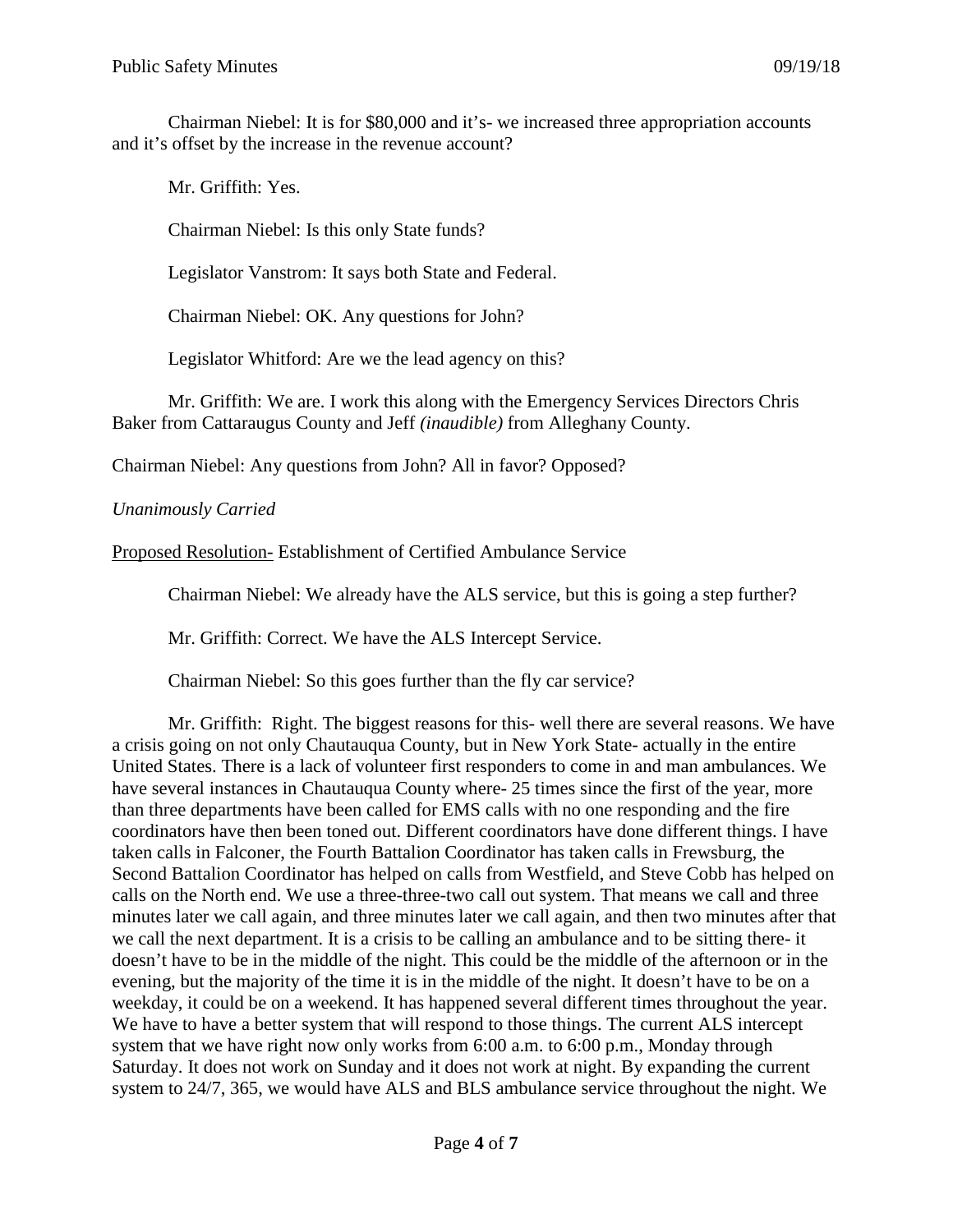are looking hours of operation for it to go from 6:00 a.m. to 10:00 p.m. with three or four ALS intercept vehicles and one BLS ambulance and then from 10:00 p.m. to 6:00 a.m. with one ALS intercept vehicle and one ALS staffed ambulance. We don't have to take every call. If a local department can crew up, that is fantastic. If we have to take a call, we need to take that call and move forward. Staffing for the thing would be ten full time paramedics and ten part time paramedics, six basic full time EMT's and four basic EMT's part time.

Chairman Niebel: John, let me just interrupt you a little bit. Right now, we are just talking about the establishment of the Certified Ambulance Service. Some of that we will get into a little bit more with the discussion on the fly car service. My question is the reason that we need a certified ambulance service is- does it have something to do with the Medicare?

Mr. Griffith: It has everything to do with the Medicaid.

Chairman Niebel: Right, Medicaid.

Mr. Griffith: We cannot bill Medicaid at this time. We live in a county that is older and not as wealthy. We have a lot of Medicaid calls and we cannot bill those calls right now.

Legislator Vanstrom: Why not?

Mr. Griffith: Because you can't bill them on an ALS intercept system alone, you have to have an ambulance- what's called a municipal CON, certificate of need, and that allows you to bill Medicaid because you have an ambulance. Only ambulance services can bill Medicaid.

Chairman Niebel: So this is kind of the reason for this resolution?

Mr. Griffith: This is a big reason for it. The reason right now is to create this. We would have to put an ambulance in service, we would have to do a certain minimal amount of work to do this and that would allow us to bill Medicaid.

Legislator Vanstrom: Which the fly cars can't do?

Mr. Griffith: The fly cars cannot bill Medicaid. If we treat a Medicaid patient at this time, we can't bill them. It is very hard to really understand. Until I got into this, I didn't understand it.

Legislator Bankoski: Do you have any projections on what you would- what is this going to cost compared to the revenue this will bring in?

Mr. Griffith: How much the Medicaid brings in- I brought a lot of figures with me today, but I didn't bring that one with me. It's in the thousands of dollars. I will get that number to you.

Legislator Whitford: It would be nice to know what percentage of this certified ambulance service would be covered by Medicaid if we initiated it.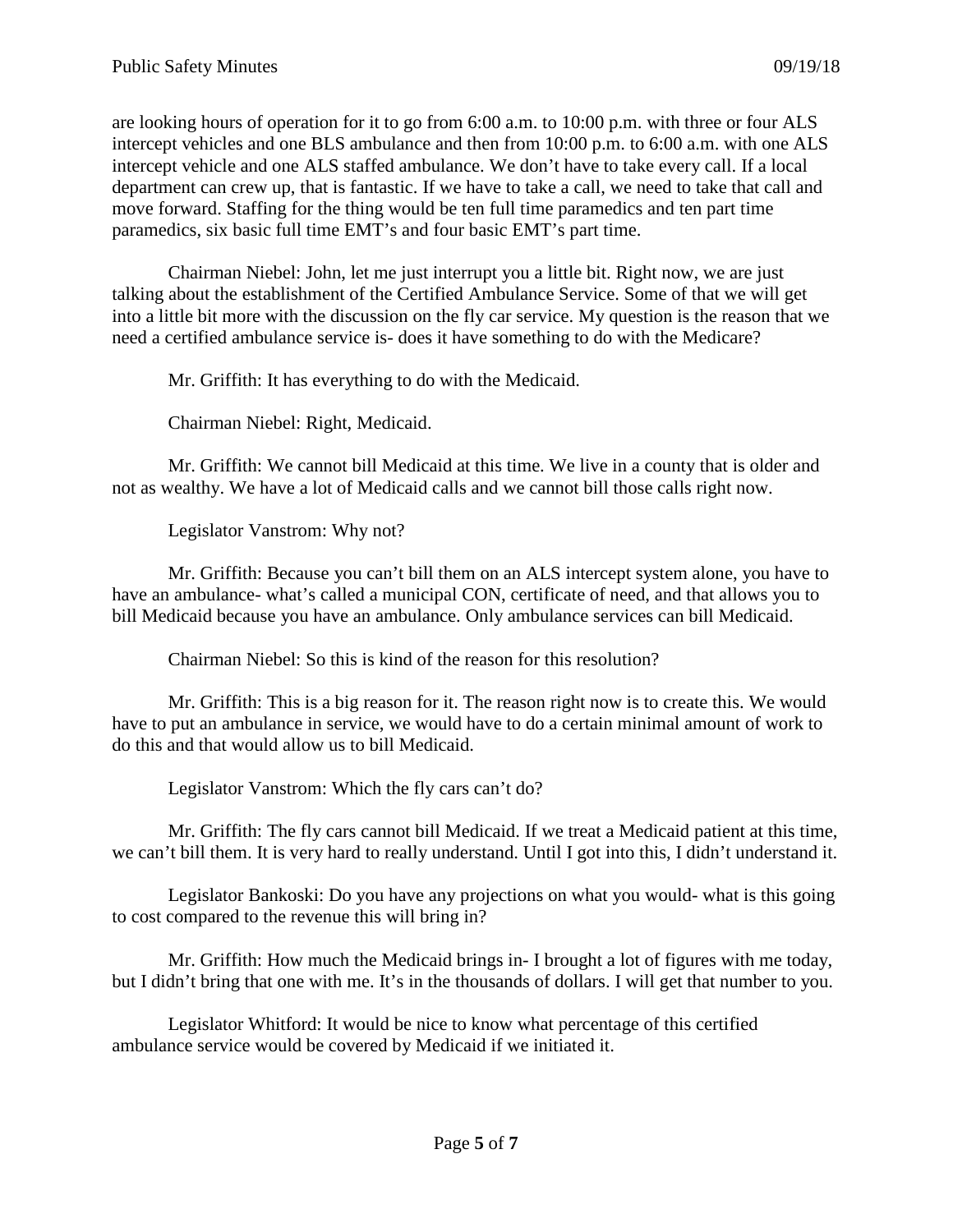Mr. Griffith: Well, if you take the certified ambulance service and if you run it as a true ambulance service and you are going out to run it and do ambulance work, you can pick up roughly- I can't remember the exact number, but I believe it is roughly \$300,000 because you would actually be doing transports and handling those calls where you can bill them both on a BLS and an ALS situation depending on if you are providing ALS in the ambulance or not. Those numbers will come out in the budget.

Legislator Pavlock: I have a question. Just because you would be a certified ambulance service, would only the ambulance be able to charge Medicaid, or would it enable the fly cars to be able to bill Medicaid?

Mr. Griffith: It enables the fly cars to charge Medicaid.

Legislator Pavlock: So everyone would be able to charge Medicaid.

Mr. Griffith: Right.

Legislator Vanstrom: Do we need a fleet of ambulances?

Mr. Griffith: No, only one.

Legislator Bankoski: Where would this be stationed at?

Mr. Griffith: Right now, it would probably be stationed right here in Mayville. It's about as central of a location as you can get. The response time out of Mayville to pretty much anywhere in the County is pretty good. There is a lot of discussion about this. Some people think Sinclairville would be the most central but that's not as good East/West as it is North/South. Here in Mayville is pretty good East/West and North/South.

Chairman Niebel: And you could always adjust that based on the calls-

Mr. Griffith: Without a doubt. Yes.

Chairman Niebel: Because at one time you had a fly car stationed in Arkwright and you moved it to Sheridan because more of the calls were down in the Silver Creek, Fredonia, and Dunkirk area.

Mr. Griffith: Plus we had housing thing- we could house in Sheridan Fire Department. We have a great relationship and we are very thankful for the Sheridan Fire Department who lets us house in their fire hall, just as Falconer lets us house in the South end.

Chairman Niebel: We will get into more of the fly car situation during the discussion, but as far as the certified ambulance service, if we have this and pass this it will allow us to charge for Medicaid? For the ALS service and the BLS service?

Mr. Griffith: Yes, for any ALS or BLS service that we do.